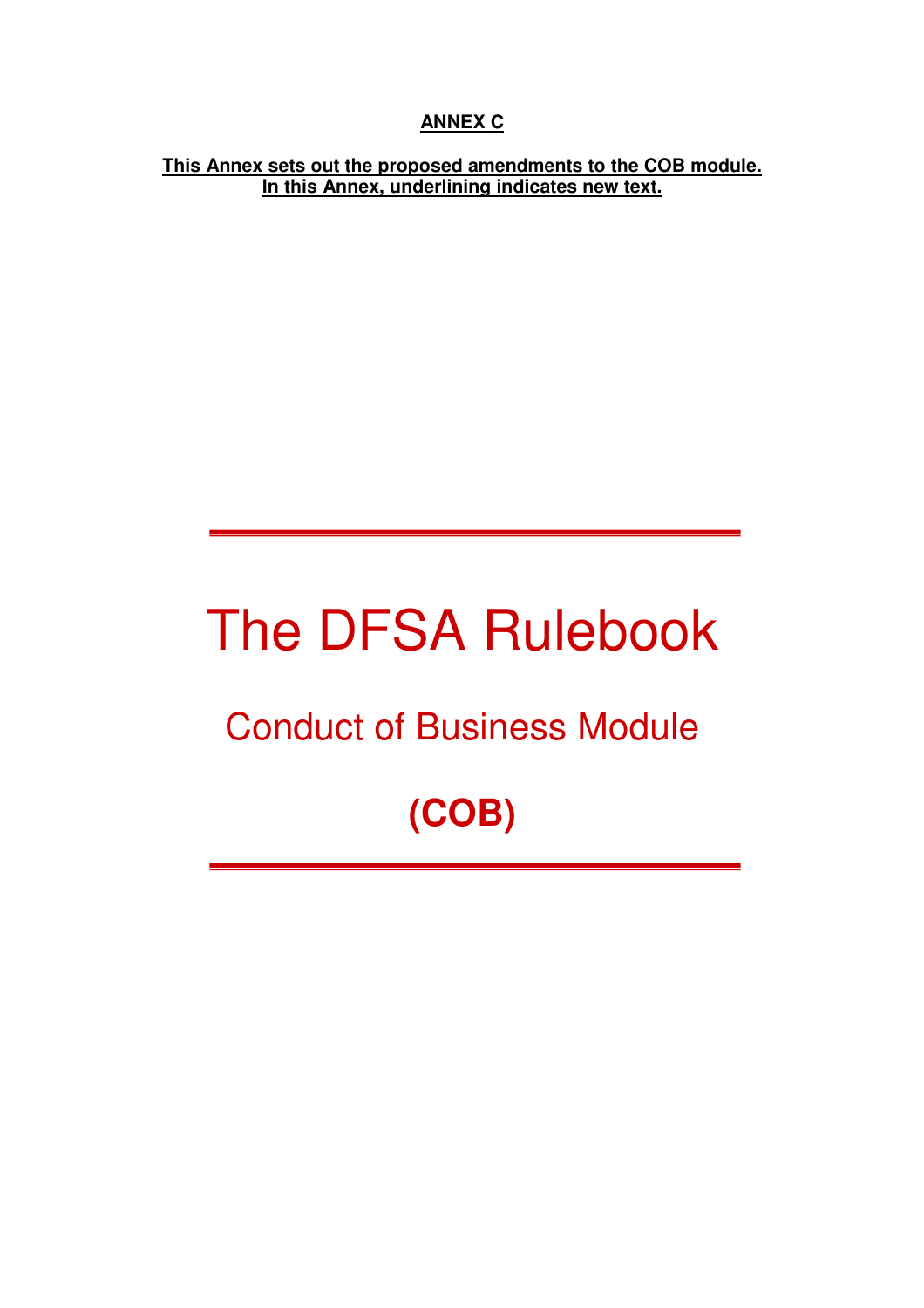#### **1 INTRODUCTION**

#### **1.1 Application**

- **1.1.1** This module (COB) applies to every Authorised Firm with respect to the carrying on in or from the DIFC of:
	- (a) any Financial Service, except to the extent that a provision of COB provides for a narrower application; and
	- (b) any activity, which is in connection with or for the purposes of a Financial Service, to the extent specified in any provision of COB.

#### **1.2 General**

#### **Guidance**

This module is divided into six parts:

- a. COB part 1 prescribes certain restrictions in respect of the conduct of Insurance Business, Investment Business, Banking Business, Insurance Intermediation Business and Providing Trust Services pursuant to Article 42(1) of the Regulatory Law 2004.
- b. COB part 2 deals with the conduct of Investment Business, that is, the relationship between the Authorised Firm and its Clients and how business is to be conducted with its Clients. The term Client includes Persons who are Market Counterparties. In their wholesale dealings, Market Counterparties do not expect nor require the same degree of protection as is afforded to Clients that are not Market Counterparties. Such dealings are mutually self-disciplining and Market Counterparties are expected to take responsibility for their own actions and decisions. Consequently, in their dealings with Market Counterparties, Authorised Firms are not required to comply with all the provisions of COB part 2, the sections which are not applicable are outlined in section 5.1.
- c. COB part 3 deals with the conduct of Insurance Intermediation Business, that is, the relationship between the Authorised Firm and its Commercial Customers and how business is to be conducted with its Commercial Customers.
- d. COB part 4 deals with the conduct of Insurance Business, that is, the relationship between the Authorised Firm and its Commercial Customers and how business is to be conducted with its Commercial Customers.
- e. COB part 5 contains additional Rules in relation to Operating Alternative Trading Systems.
- f. COB part 6 deals with the conduct of Providing Trust Services by a Trust Service Provider to its Clients.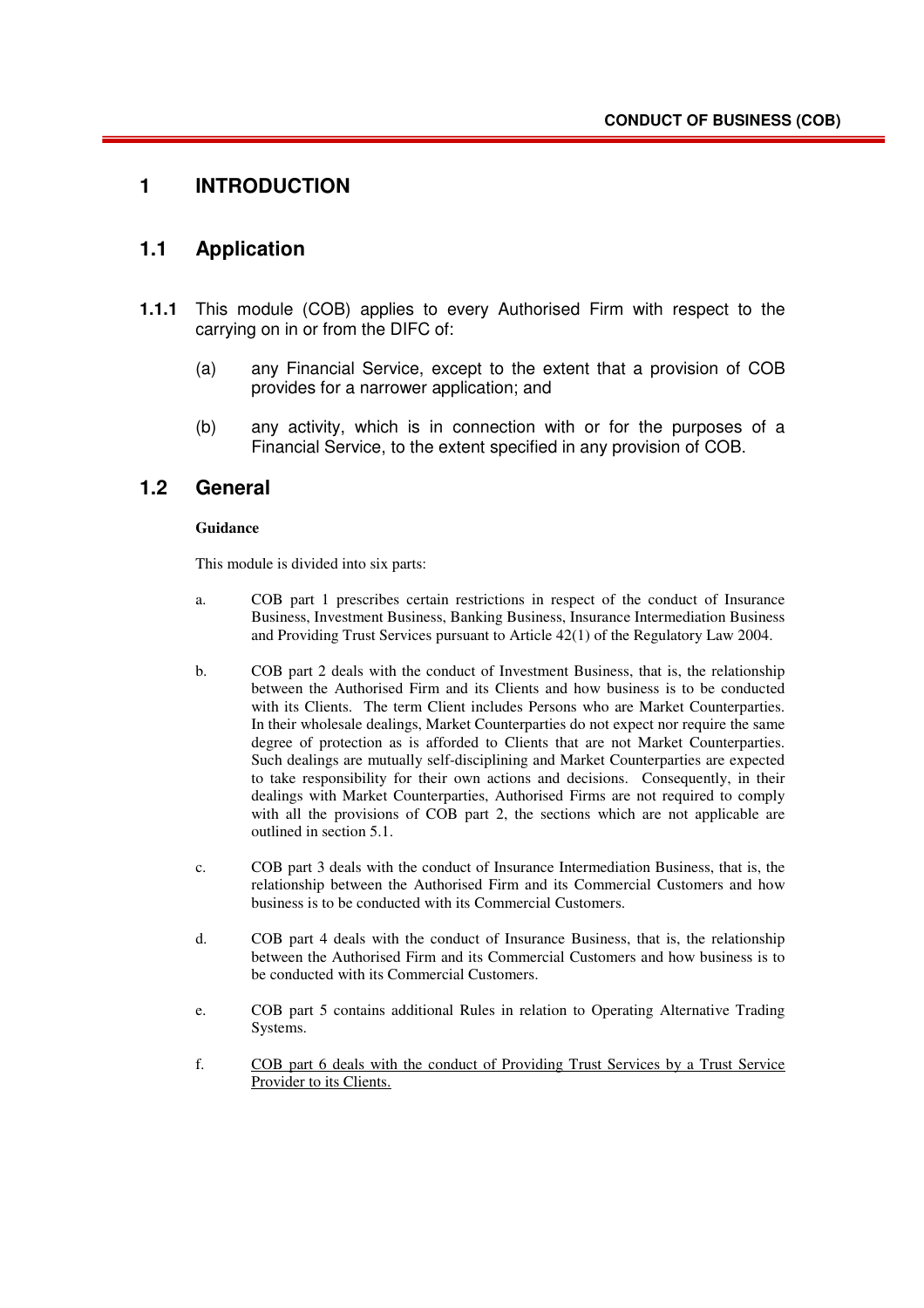

# **3 INVESTMENT BUSINESS AND BANKING BUSINESS**

#### **3.1 Application**

- **3.1.1** This chapter applies to an Authorised Firm intending to conduct, in or from the DIFC, Investment Business or Banking Business with or for a Person.
- **3.1.2** For the purposes of this chapter, Person includes a Collective Investment Fund, even if it does not have a separate legal personality.

#### **3.2 Restrictions**

- **3.2.1** (1) An Authorised Firm must ensure that it does not conduct Investment Business, Banking Business or Provide Trust Services with or for a Retail Customer.
	- (2) An Authorised Firm must only conduct Investment Business, Banking Business or **Provide Trust Services** with or to a Person who is a Client.
	- (3) If an Authorised Firm is aware that a Client with or for whom it is intending to carry on Investment Business, Banking Business or Provide Trust Services is acting as agent for another Person, the 'second person' in relation to a particular transaction then, unless the Client is another Authorised Firm or a Regulated Financial Institution, the Authorised Firm must not effect the transaction unless the second person is a Client.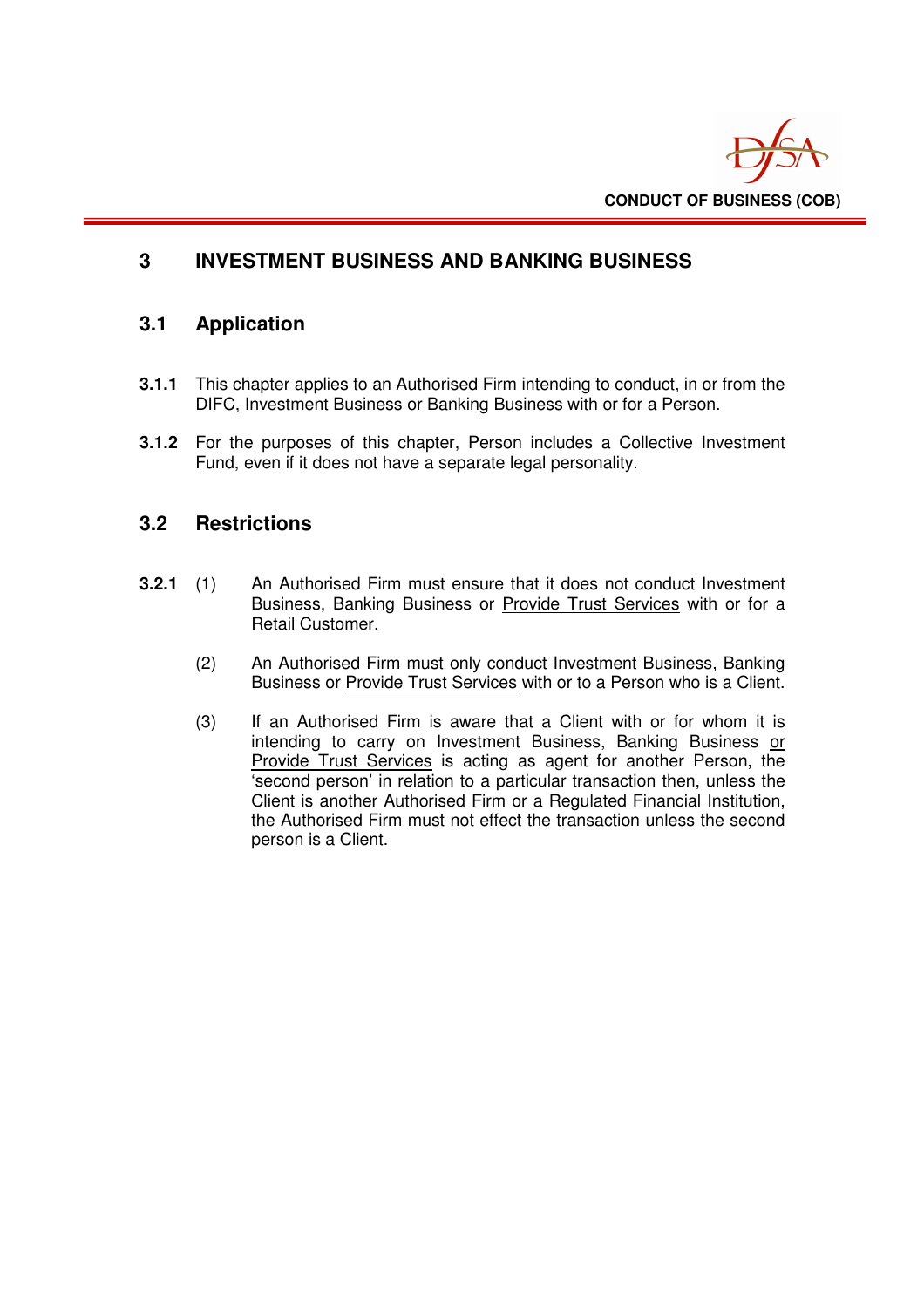

# **PART 6 – CONDUCT OF TRUST COMPANIES**

# **18 TRUST SERVICE PROVIDERS**

# **18.1 Application**

**18.1.1** This chapter applies to a Trust Service Provider with respect to the conduct of Providing Trust Services.

#### **18.2 General**

- **18.2.1** For the purposes of this Part, a settlor, a trustee or a named beneficiary of a trust in respect of which the Trust Service Provider Provides Trust Services may be treated as a Client of the Authorised Firm.
- **18.2.2** A Trust Service Provider must maintain adequate knowledge of, and comply with, all applicable laws, rules and regulations relevant to Providing Trust Services.
- **18.2.3** A Trust Service Provider must be able to demonstrate that it is in compliance with appropriate standards of corporate governance.
- **18.2.4** A Trust Service Provider must transact its business (including the establishing, transferring or closing of business relationships with its Clients) in an expeditious manner where appropriate unless there are reasonable grounds to do otherwise.

#### **Exercise of Discretion**

- **18.2.5** Where a Trust Service Provider is responsible for exercising discretion for, or in relation to, its Clients, it must take all reasonable steps to obtain sufficient information in order to exercise, subject to 18.2.6, its discretion or other powers in a proper manner.
- **18.2.6** A Trust Service Provider must only exercise its power or discretion for a proper purpose.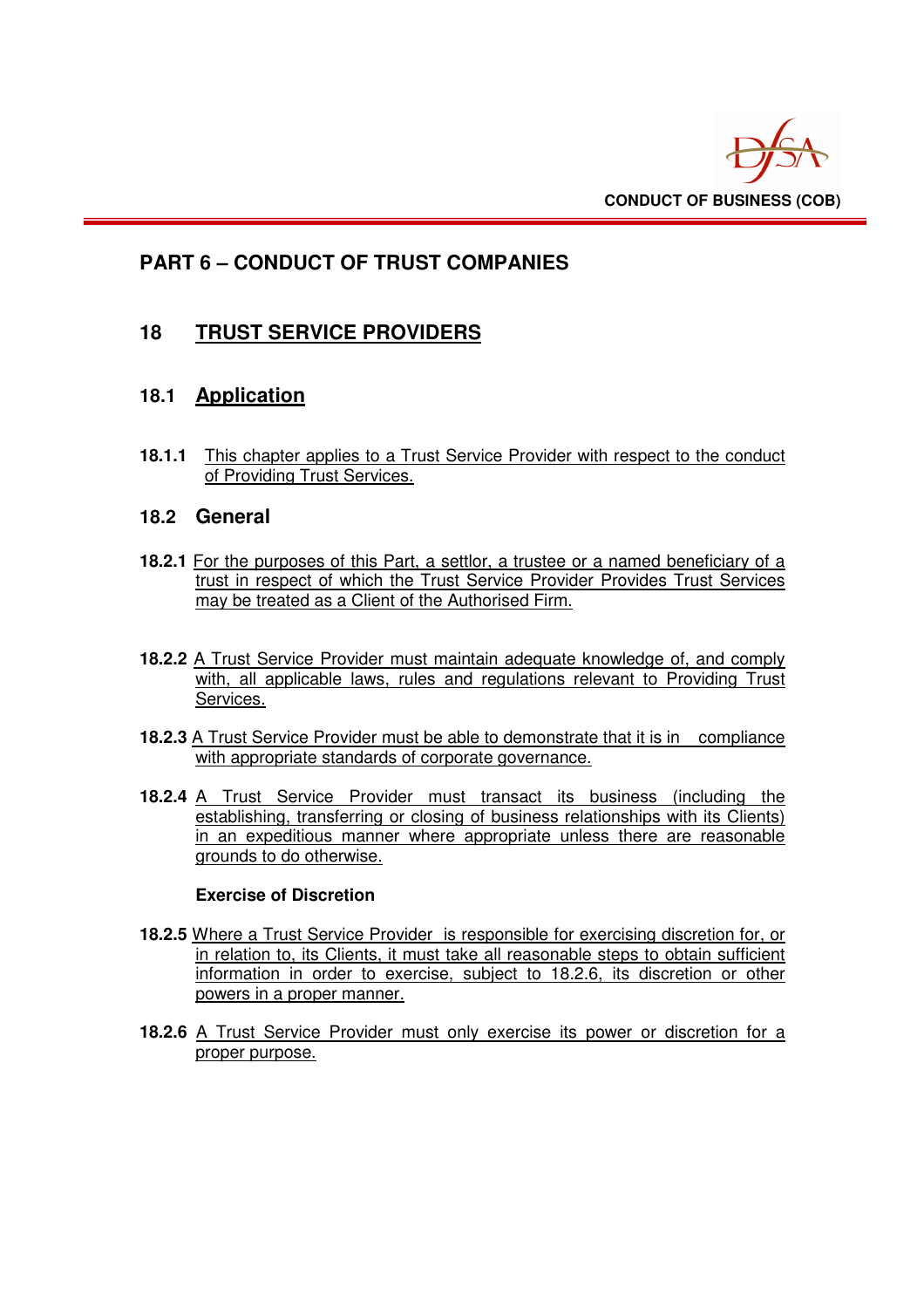

- **18.2.7** The Trust Service Provider must ensure that its understanding of Client's business is refreshed with regular reviews.
- **18.2.8** The Trust Service Provider must ensure that any trustee exercises his discretion in accordance with his fiduciary and other duties under the laws governing the trust of which he is a trustee.

# **18.3 Conflicts of interest**

- **18.3.1** (1) A Trust Service Provider must manage any conflict of interest or material interest to ensure that all its Clients are fairly treated and not prejudiced by any such interests.
	- (2) Where a Trust Service Provider has knowledge of a conflict or a material interest, it must manage that interest by:
		- (a) establishing and maintaining effective Chinese Walls to restrict the communication of that knowledge;
		- (b) disclosing the material interest or conflict of interest to the Client in writing either generally or in relation to a specific transaction; or
		- (c) relying on a written policy of independence, which requires an Employee to disregard any conflict of interest or material interest when advising a Client or exercising discretion.
	- (3) If a Trust Service Provider is unable to ensure fair treatment for a Client, it must decline to act for that Client.

#### **Delegation of duties or powers**

**18.3.2** Any delegation of duties or powers by a Trust Service Provider, whether by Power of Attorney or otherwise, must only be entered into for a proper purpose, permissible by law, limited and monitored as appropriate.

#### **18.4 Reviews**

**18.4.1** A Trust Service Provider must ensure that adequate procedures are implemented to ensure that regular reviews at appropriate intervals are conducted in respect of the Provision of Trust Services to its Clients.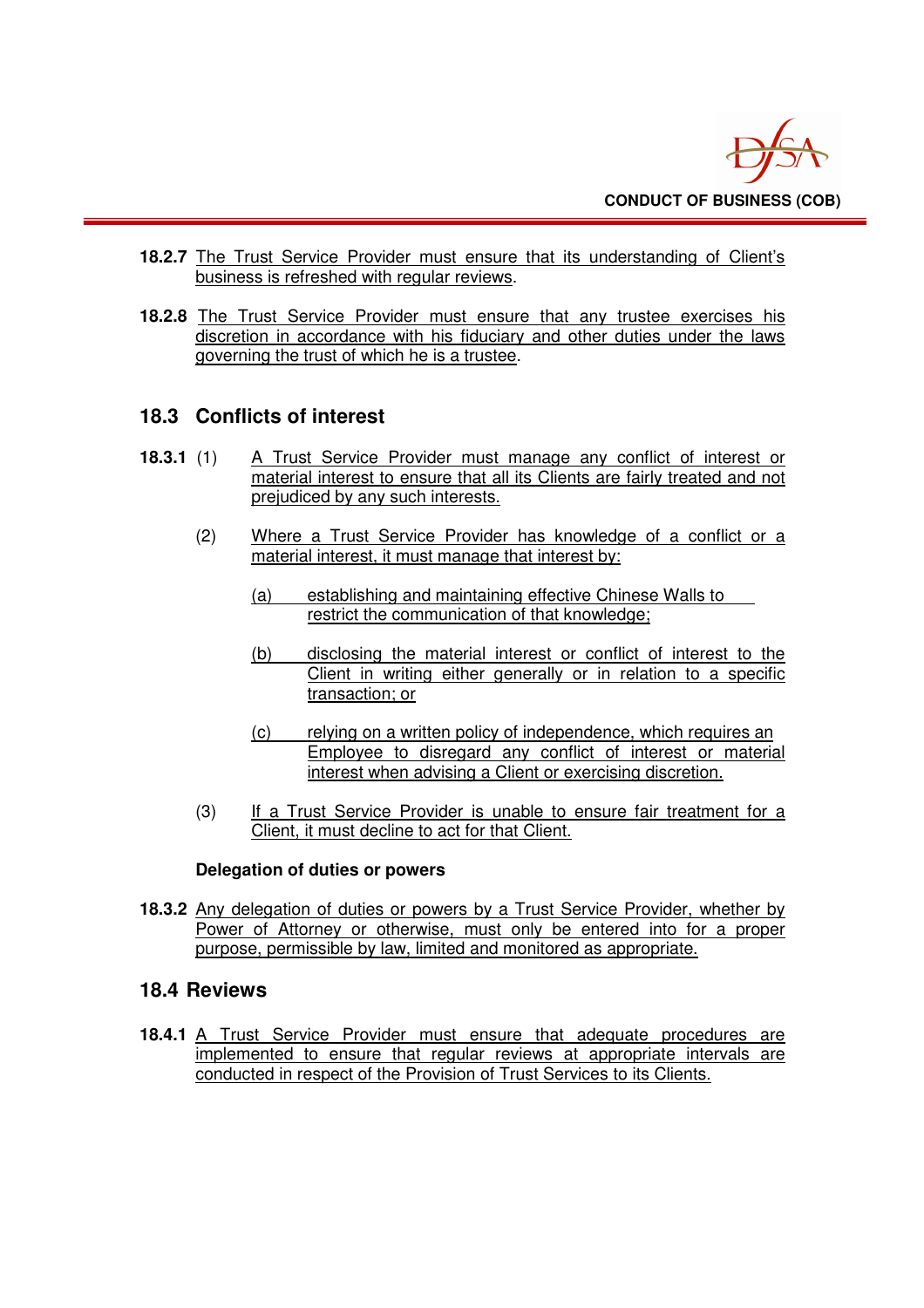

# **18.5 Communications**

- **18.5.1** When communicating information to a Person in relation to Providing Trust Services, a Trust Service Provider must take reasonable steps to ensure that the communication is clear, fair and not misleading.
- **18.5.2** A Trust Service Provider must not, in any form of communication with a Person, attempt to limit or avoid any duty or liability it may have to that Person or any other Person under relevant legislation.
- **18.5.3** Where a Rule in COB requires information to be sent to a Client, the Trust Service Provider must provide that information directly to the Client and not to another Person, unless it is on the written instruction of the Client.

# **18.6 Marketing material**

- **18.6.1** (1) Before a Trust Service Provider communicates any marketing material to a Person, it must ensure the material contains the following information:
	- (a) the name of the Trust Service Provider communicating the marketing material or on whose behalf the marketing material on whose behalf the marketing material is being communicated;
	- (b) a statement that the marketing material is directed at wholesale customers and not Retail Customers;
	- (c) a statement to the effect that the Provision of Trust Services to which the marketing material relates will only be made available to a wholesale customer who the Trust Service Provider is satisfied meets the regulatory criteria to be a Client; and
	- (d) the Trust Service Provider 's regulatory status as required under GEN section 6.4.
	- (2) In (1) marketing material means any invitation or inducement to enter into an agreement in relation to the Provision of Trust Services by a Trust Service Provider.
- **18.6.2** A Trust Service Provider must take reasonable steps to ensure that no other Person communicates or otherwise uses marketing material on behalf of a Trust Service Provider unless it is in compliance with the Rules in this section.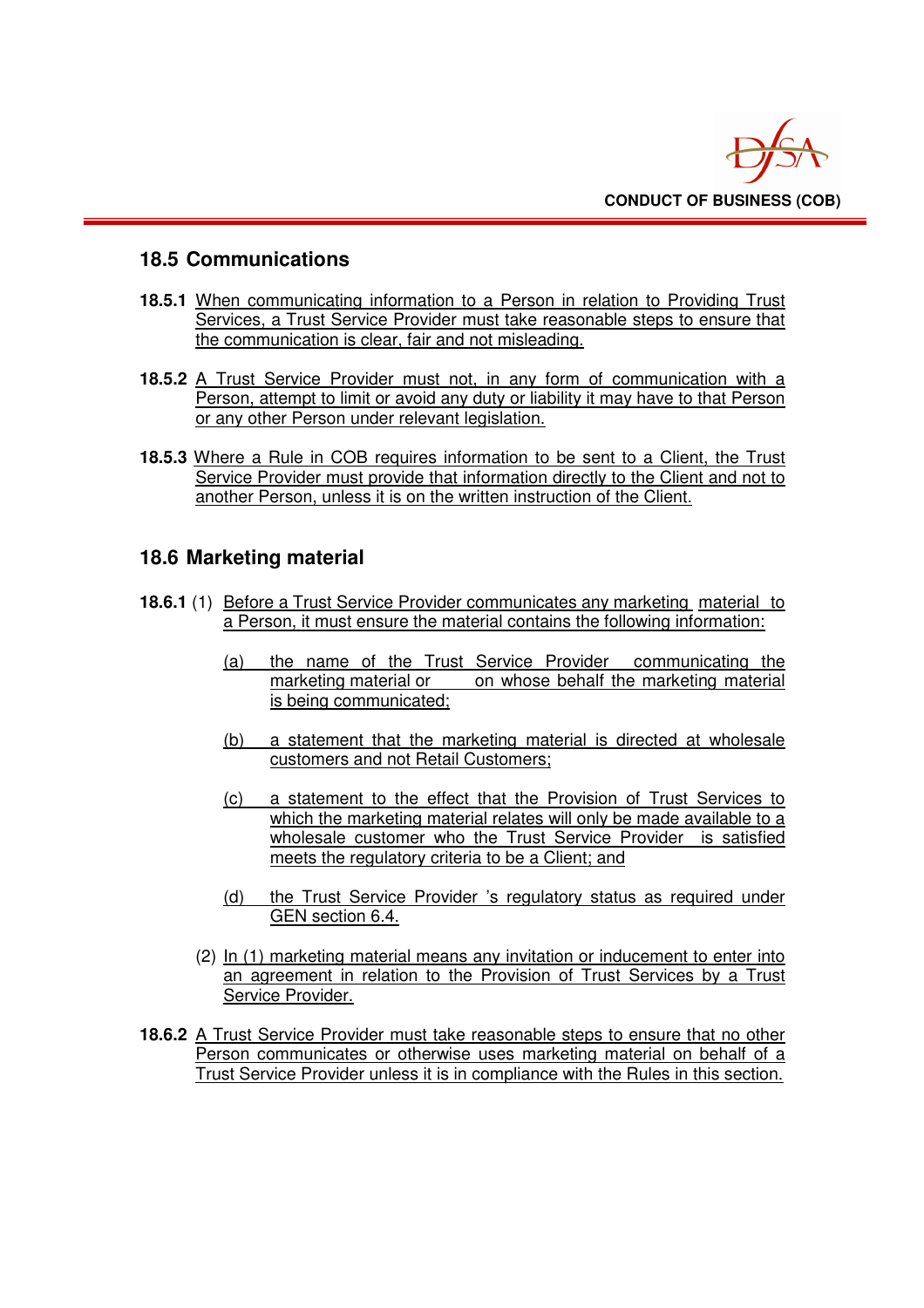

#### **Record Keeping**

- **18.6.3** (1) A Trust Service Provider must keep records of any marketing material issued by, or on behalf of, the Trust Service Provider.
	- (2) The records in (1) must be maintained for a minimum of six years.

#### **18.7 Professional indemnity insurance cover**

- **18.7.1** A Trust Service Provider must maintain Professional indemnity insurance cover appropriate to the nature and size of the Trust Service Provider's business.
- **18.7.2** A Trust Service Provider must (a) provide the DFSA with a copy of professional indemnity insurance cover and (b) notify the DFSA of any changes to the cover including termination and renewal.
- **18.7.3** A Trust Service Provider must provide the DFSA on yearly basis details of the arrangements in force together with evidence of the cover. Any claims in excess of \$10,000 or changes to the arrangements previously notified to the DFSA under this paragraph must be notified to the DFSA as they arise.

# **18.8 Dual control**

- **18.8.1** The Trust Service Provider must have adequate internal controls, including having two persons with appropriate skills and experience managing the business.
- **18.8.2** While a Trust Service Provider may have a single Person with overall responsibility, at least another Person must have the skills and experience to be able to run the business of the Trust Service Provider in the absence of the senior Person and must be in a position to challenge the actions of the senior Person where they consider that those actions may be contrary to the provisions of DIFC Laws, Rules or Regulations or any other applicable legislation, may not be in the interests of the Client, or may be contrary to sound business principles.

# **18.9 Internal reporting**

- **18.9.1** The Trust Service Provider must have arrangements for internal reporting to ensure that the directors or the partners can satisfy themselves that:
	- (a) the requirements of the relevant legislation are being met on an on going basis;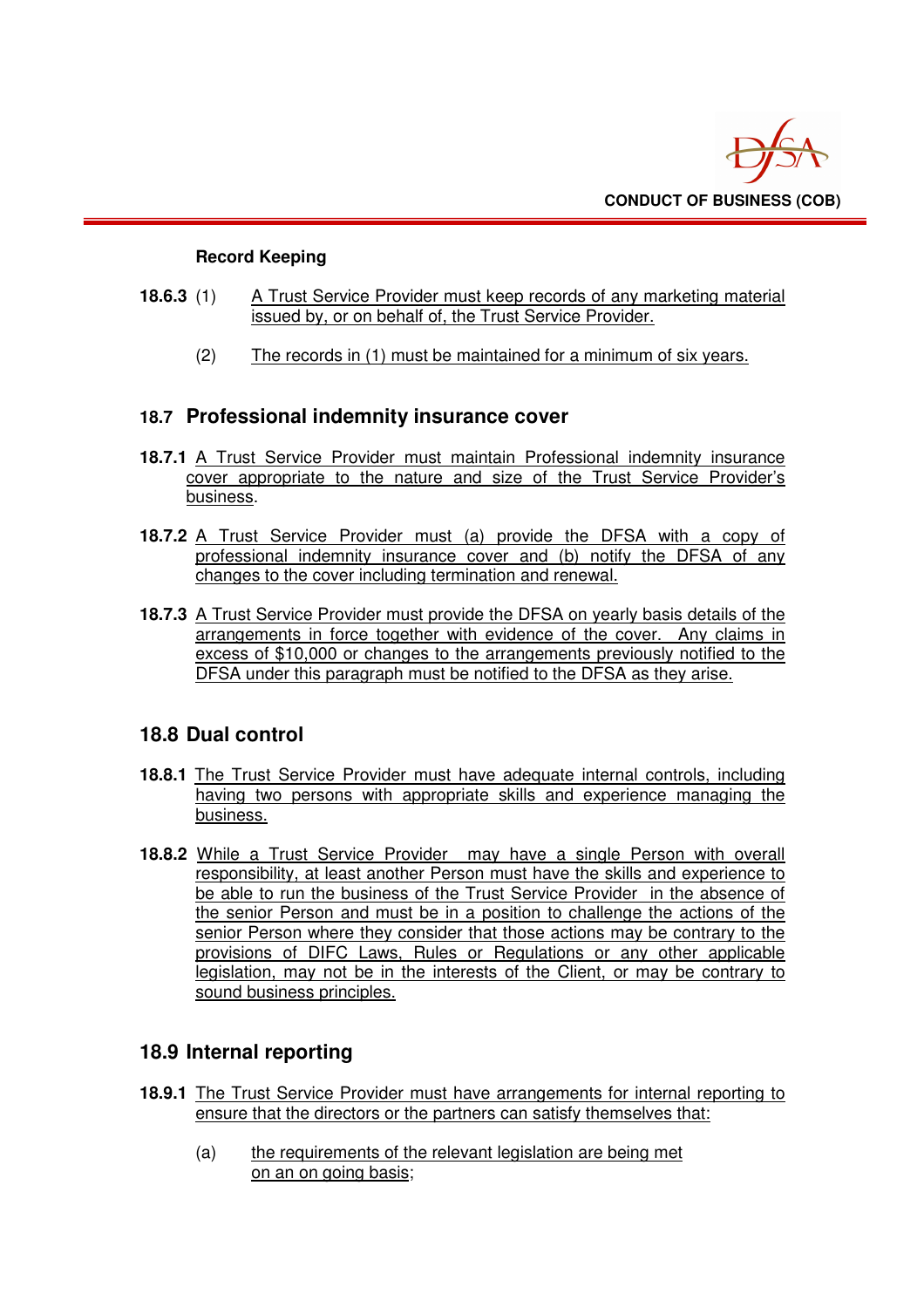- (b) the Trust Service Provider 's business is being managed according to sound business principles and, in particular, that it can meet its financial commitments as they fall due;
- (c) the affairs of the Clients are being managed in accordance with the service agreements;
- (d) trustees are acting in accordance with their fiduciary and other duties;
- (e) the affairs of Clients are being properly monitored and in particular that the client is not using the trust structure to hide assets from legitimate enquiry, to avoid proper obligations in other jurisdictions or to engage in illegal activities in other jurisdictions;
- (f) the assets of Clients are properly managed and safeguarded; and
- (g) the recruitment, training and motivation of staff is sufficient to meet the obligations of the business.

#### **18.10 Recording of Selection Criteria**

- **18.10.1** Where the Trust Service Provider seeks the advice of a third party in connection with a Client's affairs, for example to advise on or manage investments, the Trust Service Provider must record the criteria for selection of the adviser and the reasons for the selection made.
- **18.10.2** The Trust Service Provider must monitor the performance of the adviser and ensure that it is in a position to change advisers if it is in the interests of the Client.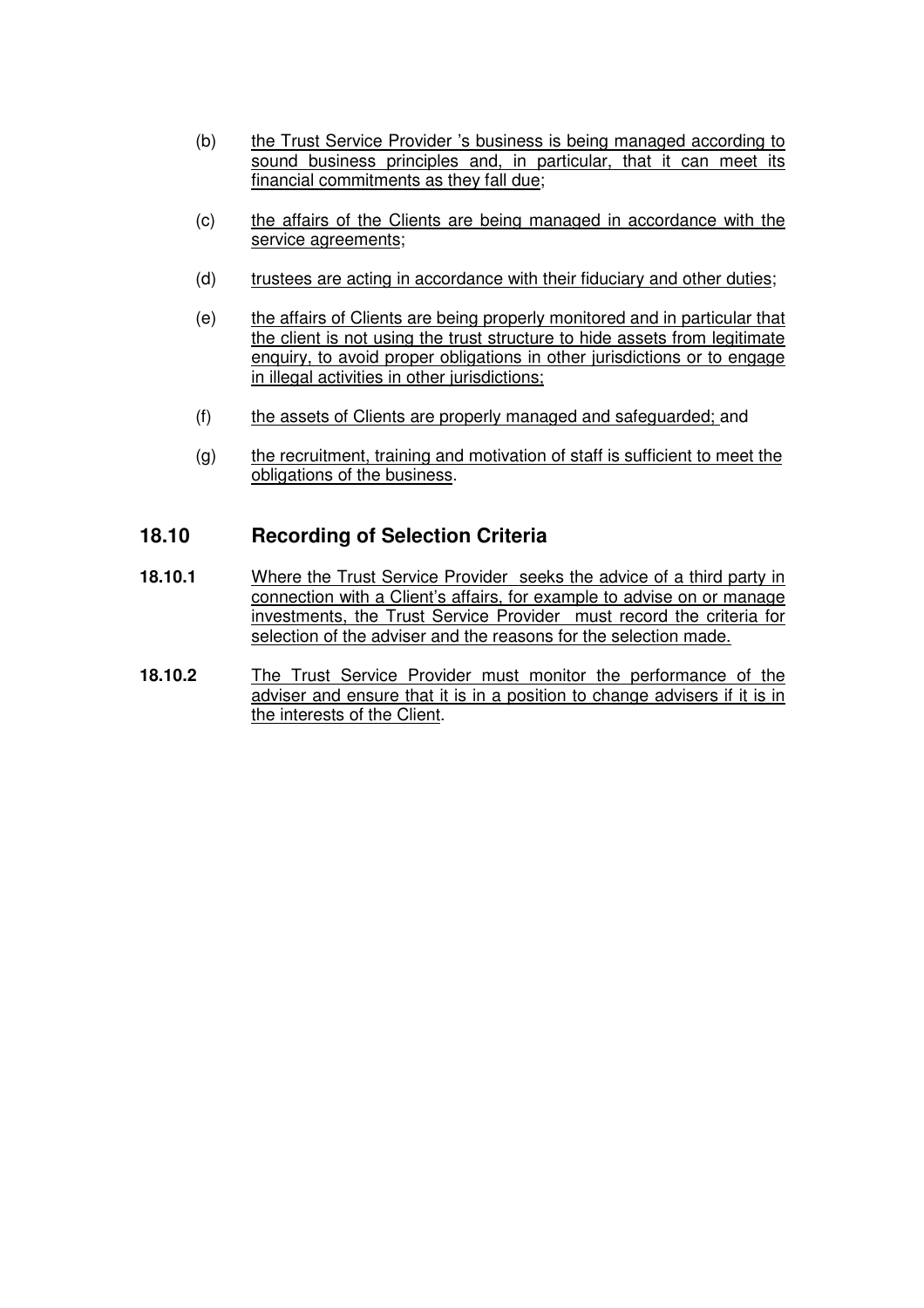

#### **18.11 Qualification and experience of Trust Service Provider staff**

- 18.11.1 **Staff employed or Persons recommended by the Trust Service** Provider must have appropriate qualifications and experience.
- **18.11.2** A Trust Service Provider must ensure that all transactions or decisions entered into, taken by or on behalf of Clients are properly authorised and handled by Persons with an appropriate level of knowledge, experience, qualifications and status according to the nature and status of the transactions or decisions involved (this applies also to decisions taken by trustees who are recommended by, but not employed by, a Trust Service Provider).
- **18.11.3** A Trust Service Provider must ensure that, each of its officers and employees, agents, Persons acting with its instructions and Persons it recommends to act as trustees have an appropriate understanding of the fiduciary and other duties of a trustee and any duties arising under the laws relevant to the administration and affairs of Clients for which they are acting in the jurisdictions in which they are carrying on business and in which the assets being managed are held.
- **18.11.4** A Trust Service Provider must ensure that staff competence is kept up to date through training and continuous professional development as appropriate.
- **18.11.5** A Trust Service Provider must ensure that staff receives appropriate training on the defences against money laundering and terrorist financing.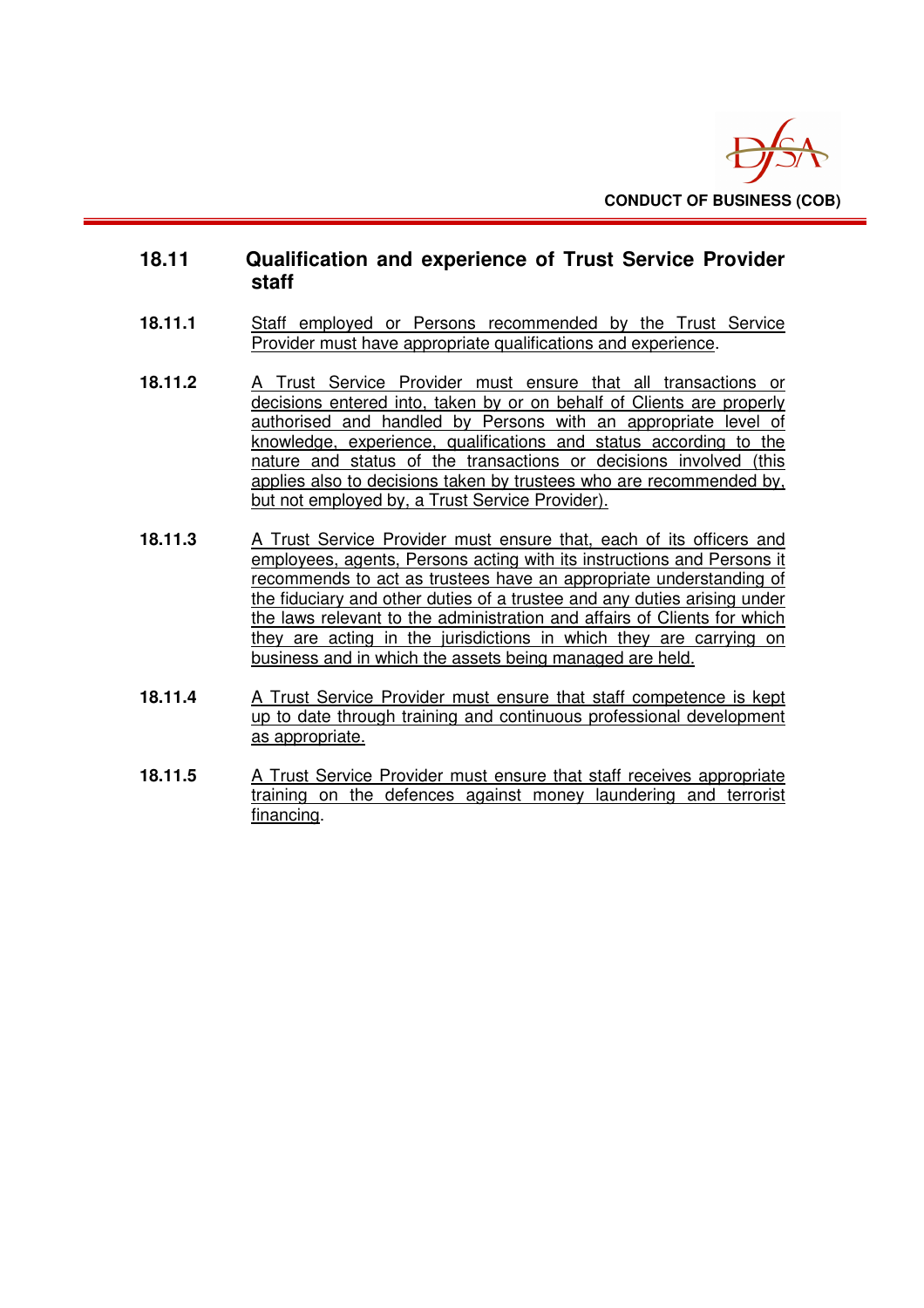

# **18.12 Books and records**

**18.12.1** The books and records of a Trust Service Provider must be sufficient to demonstrate adequate and orderly management of Clients' affairs. A Trust Service Provider must prepare proper accounts, at appropriately regular intervals on the trusts and underlying companies administered for Clients. Where trusts and underlying companies are governed by the laws of a jurisdiction that require accounts to be kept in a particular form, the Trust Service Provider must meet those requirements. In any case, the Trust Service Provider's books and records must be sufficient to allow the recreation of the transactions of the business and its Clients and to demonstrate what assets are due to each Client and what liabilities are attributable to each Client.

# **18.13 Due diligence**

- **18.13.1** A Trust Service Provider must, at all times, have verified documentary evidence of the settlors, trustees (in addition to the Trust Service Provider itself) and principal named beneficiaries of trusts for which it Provides Trust Services. In the case of discretionary trusts with the capacity for the trustee to add further beneficiaries, a Trust Service Provider must also have verified, where reasonably possible, documentary evidence of any Person who receives a distribution from the trust and any other Person who is named in a memorandum or letter of wishes as being a likely recipient of a distribution from a trust.
- **18.13.2** A Trust Service Provider must demonstrate that it has knowledge of the source of funds that have been settled into trusts or have been used to provide capital to companies, or have been used in transactions with which the Trust Service Provider has an involvement.

# **18.14 Suitability**

**18.14.1** (1) Subject to (2), a Trust Service Provider may only Provide Trust Services to a Client which are suitable for that Client having regard to: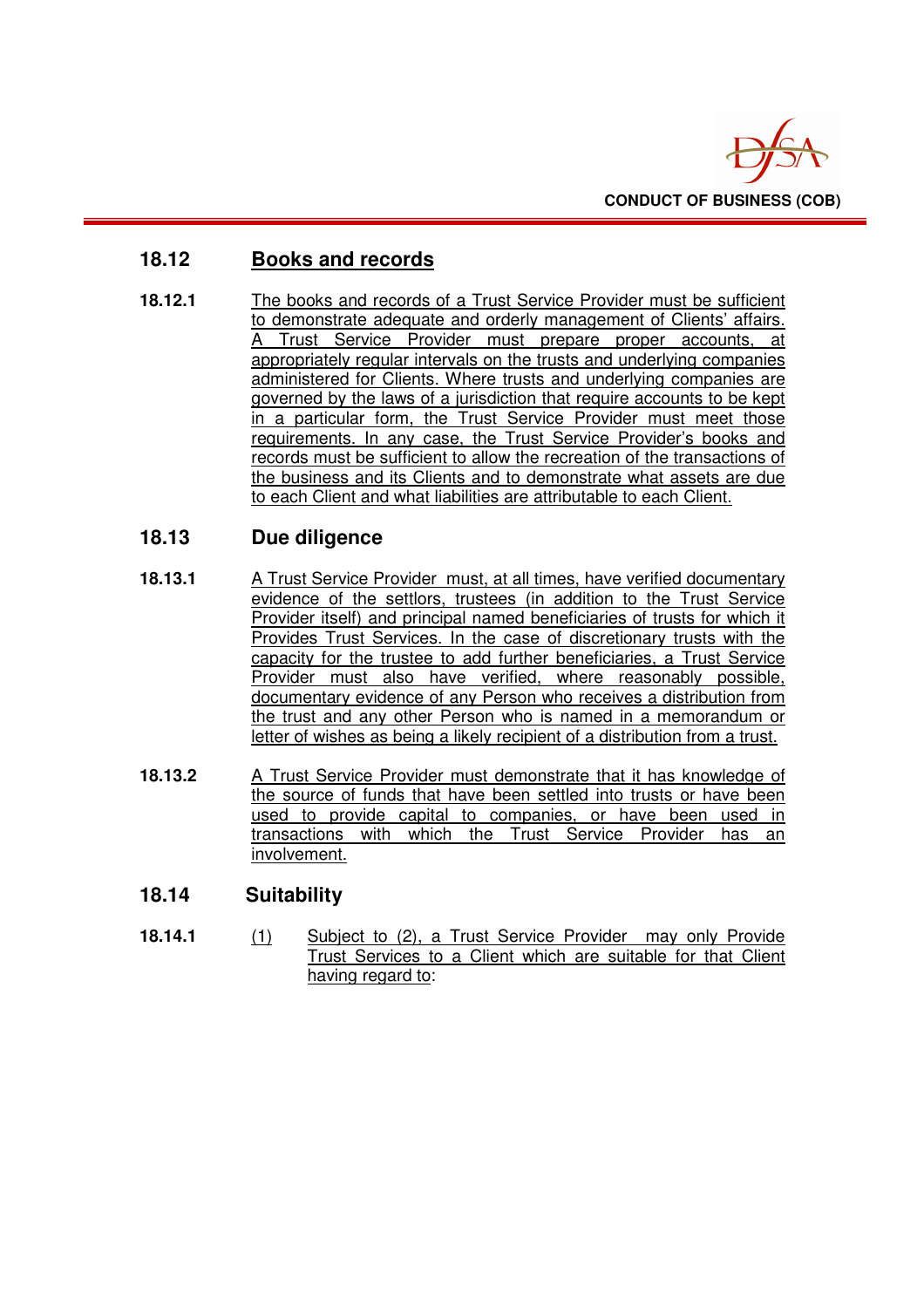- (a) that Client's needs, and objectives; and
- (b) any other requirements or relevant facts about that Client of which the Trust Service Provider is, or ought reasonably to be, aware.
- (2) A Trust Service Provider must ensure that the facts it holds about a Client are accurate, complete and up to date.

#### **Record Keeping**

**18.14.2** A Trust Service Provider must keep record of information required under 18.14.1 for a minimum of six years.

#### **18.15 Attribution of Knowledge and Inducements**

#### **Attribution of knowledge**

**18.15.1** When a COB Rule applies to a Trust Service Provider that acts with knowledge, the Trust Service Provider will not be taken to act with knowledge for the purposes of that Rule as long as none of the relevant individuals involved on behalf of the Trust Service Provider act with that knowledge as a result of a Chinese Wall arrangement established under Rule 18.3.1(2).

#### **Inducements**

**18.15.2** A Trust Service Provider must have systems and controls, policies and procedures to ensure that neither it, nor any of its Employees, offers, gives, solicits or accepts any inducement which is likely to conflict significantly with any duty that it owes to its Clients.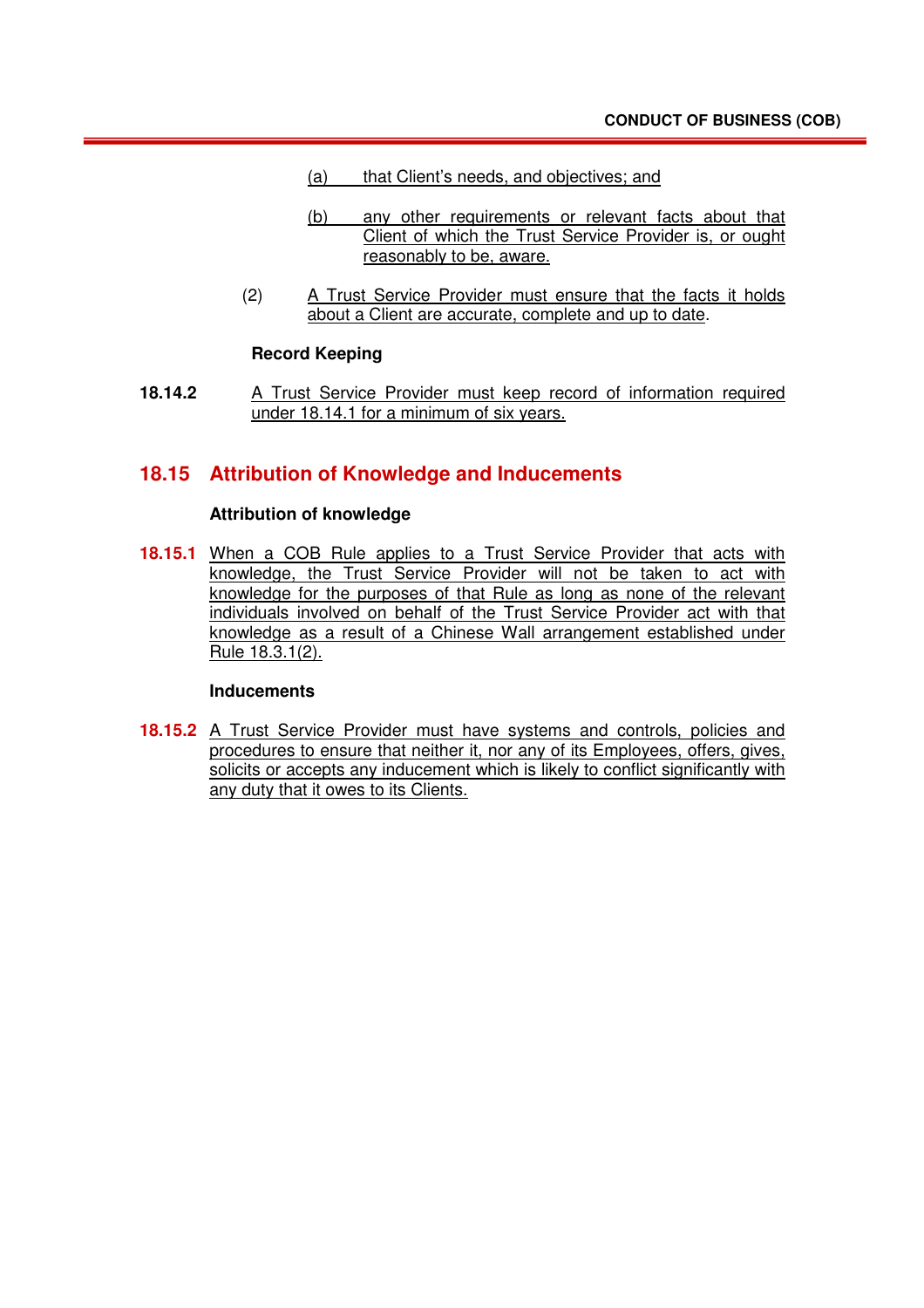

# **18.16 DOCUMENTATION**

#### **Client agreement**

**18.16.1** Subject to Rule 8.16.3, a Trust Service Provider must before Providing Trust Services to a Client provide him with a written client agreement containing the matters referred to in Rule 8.16.2 or if impractical to do so, provide it within a reasonable period.

#### **Content**

- **18.16.2** (1) The client agreement must, as a minimum, include:
	- (a) when and how the client agreement is to come into force and how the agreement may be terminated;
	- (b) the regulatory status of the Trust Service Provider; and
	- (c) the services that the Trust Service Provider will provide, including details of fees and charges.
	- (2) The client agreement must be easy to understand and not likely to be misunderstood.

#### **Changes to client agreement**

**18.16.3** If the client agreement provided to a Client allows a Trust Service Provider to amend its client agreement without the Client's consent, the Trust Service Provider must give at least ten days notice to a Client before Providing Trust Services to that Client on any amended terms, unless it is impractical to do so.

#### **18.17 Fitness and Propriety of Persons acting as trustees**

- **18.17.1** Where a Trust Service Provider arranges for a Person who is not an employee of the Trust Service Provider to act as trustee for a Client of the Trust Service Provider, the Trust Service Provider must ensure that such Person is fit and proper.
- **18.17.2** A Trust Service Provider must notify the DFSA of the appointment of a Person under 18.17.1, including the name and business address if applicable and the date of commencement of the appointment.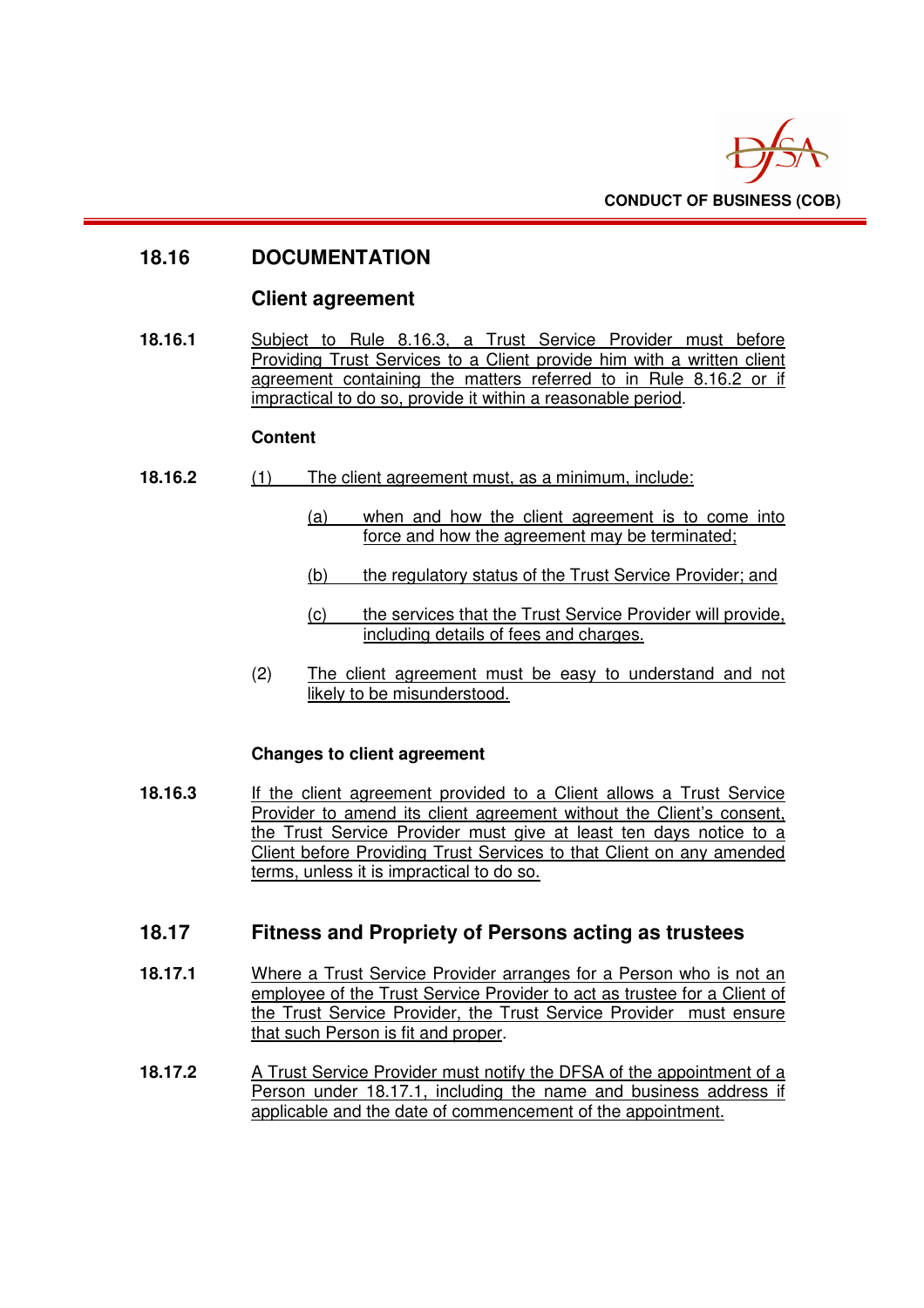

- **18.17.3** Prior to the appointment of such Person to act as trustee, the Trust Service Provider must take reasonable steps to ensure that the Person has the required skills, experience and resources to act as trustee for a Client of the Trust Service Provider.
- **18.17.4** A Trust Service Provider must notify the DFSA immediately if the appointment of such Person is or is about to be terminated, or on the resignation of such Person, giving the reasons for the resignation of such Person and the measures which have been taken to ensure that a new trustee has been appointed.
- **18.17.5** A Person appointed to act as trustee for a Client of a Trust Service Provider who is not an employee of the Trust Service Provider, must agree in writing to be bound by and comply with the same legal and regulatory requirements as if he were an employee of the Trust Service Provider.

#### **Record keeping**

**18.17.6** A Trust Service Provider must make a record of each client agreement including any amendments it provides to a Client and retain them for a minimum of six years from the date the Client ceases to be a Client of the Authorised Firm.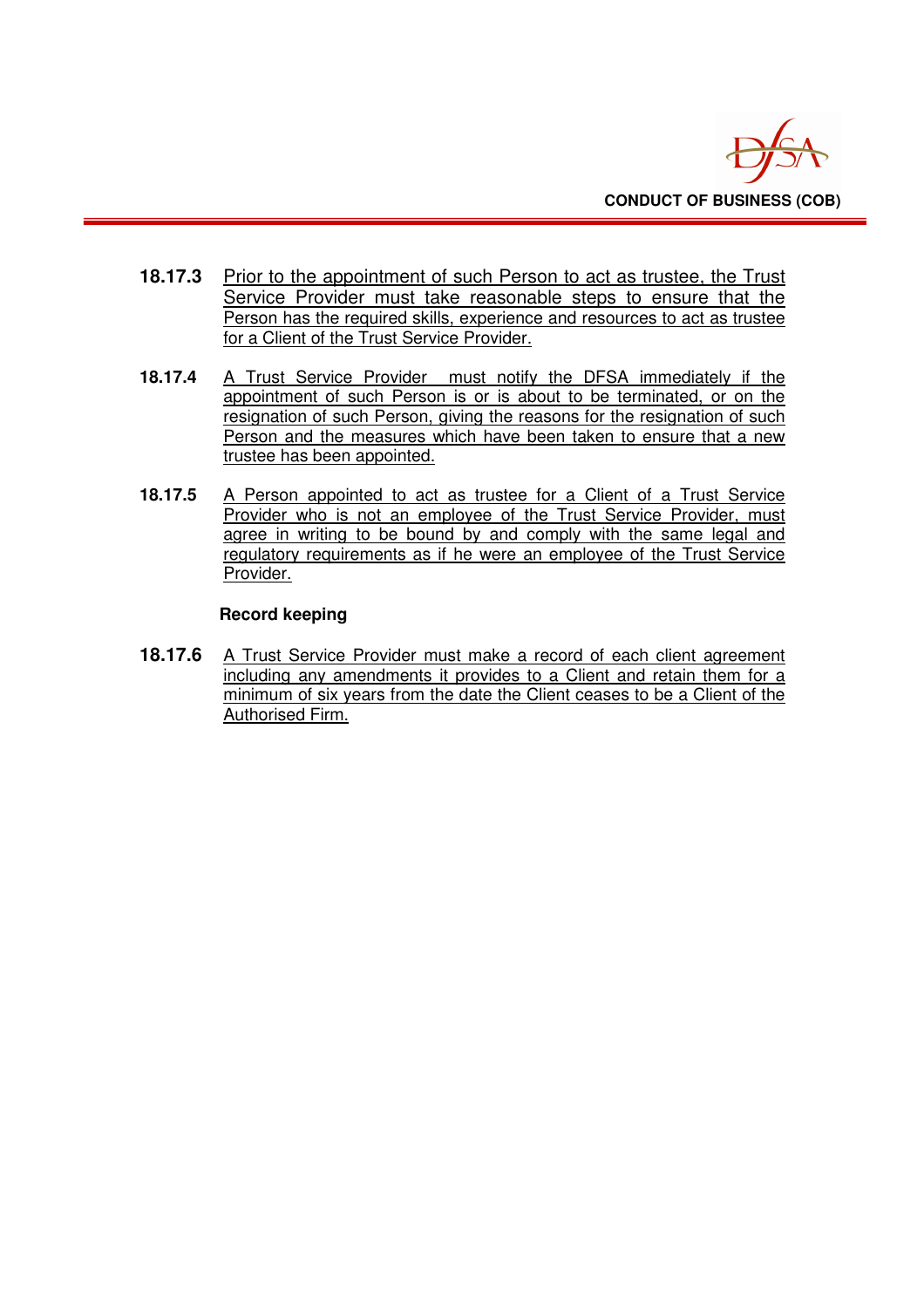

# **App2 CLIENT AGREEMENT**

#### **A2.1 Application**

**A2.1.1** This appendix does not apply to a Trust Service Provider.

#### **A2.2 Content of client agreement**

#### **General requirements**

- **A2.2.1** (1) An Authorised Firm's client agreement provided to a Client must include, as a minimum, the following general information:
	- (a) when and how the client agreement is to come into force and how the agreement may be terminated;
	- (b) the regulatory status of the Authorised Firm;
	- (c) any restrictions on the types of Investments or markets in which the Client wishes to invest or a statement to the effect that there are no such restrictions;
	- (d) the services that the Authorised Firm will provide, including details of fees and charges or the basis upon which the Authorised Firm will charge for services;
	- (e) where appropriate, the Client's investment objectives;
	- (f) where appropriate, the extent to which the Authorised Firm will consider the Clients' personal circumstances when considering suitability under section 6.2 and the details of such matters that will be taken into account:
	- (g) when the obligation to provide best execution can be and is to be waived, a statement that the Authorised Firm does not owe a duty of best execution or the circumstances in which it does not owe such a duty;
	- (h) any conflict of interest disclosure as required by section 6.3;
	- (i) any disclosure of soft dollar agreement under section 6.7;